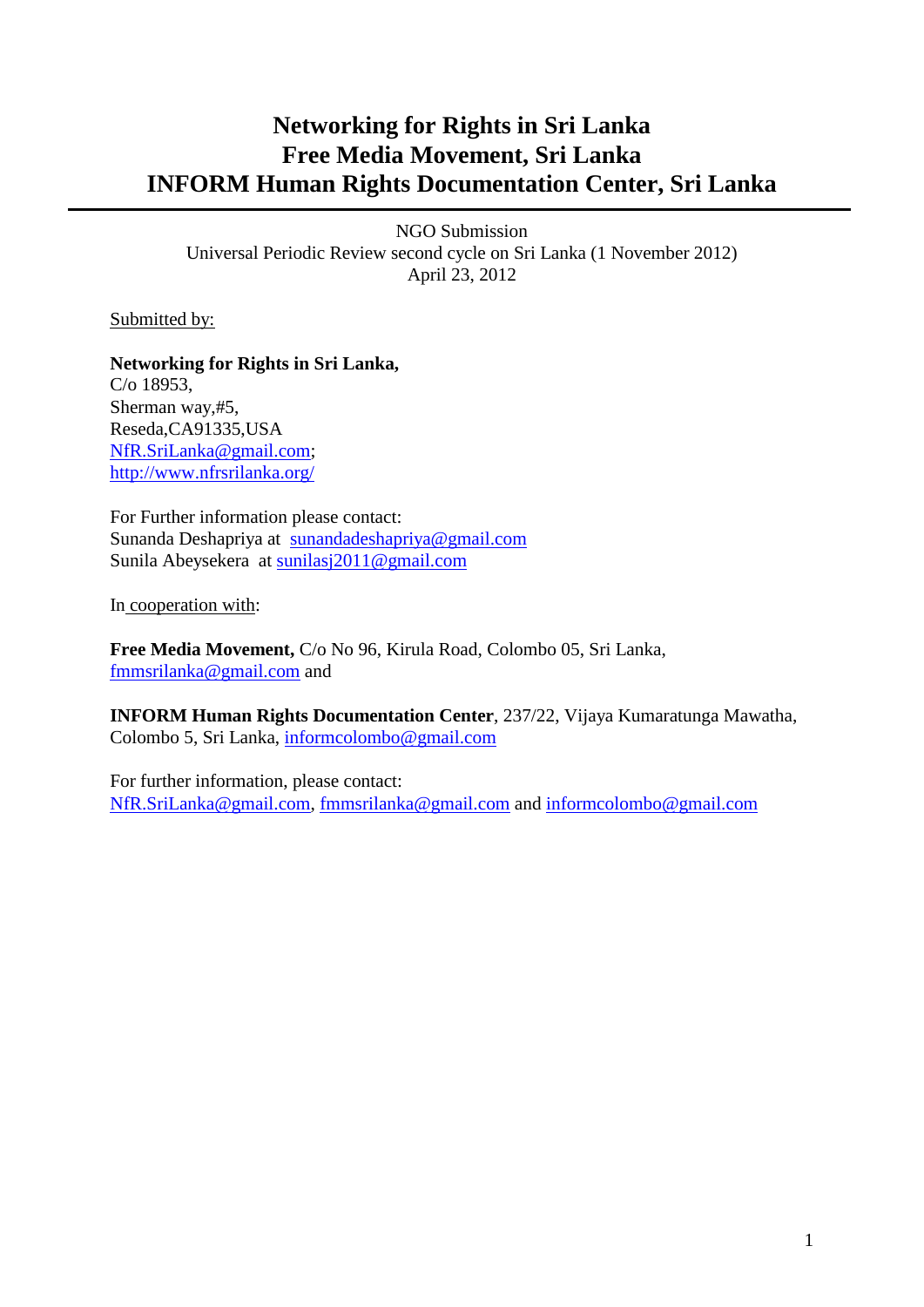- 1. NfR Sri Lanka, a net work of human rights defenders and journalists of Sri lanka together with the Free Media Movement, an organisation of journalists, writers and press freedom defenders in Sri Lanka and INFORM human rights documentation center Sri Lanka – submits this report to the Office of the High Commissioner for Human Rights (OHCHR) on the situation of Freedom of Expression and Opinion, to be considered in the second cycle of UPR on Sri Lanka to be reviewed at the  $14<sup>th</sup>$ session in October - November 2012. According to the framework for the second UPR cycle, emphasis should be given to the recommendations accepted by the country under review. Therefore, a main source of reference is the documents A/HRC/8/46 together with the responses of the Government of Sri Lanka to the recommendations contained in document A/HRC/8/46/Add.1.
- 2. In section 2 this document also deals with issues relating to Freedom of Expression & Opinion in Sri Lanka since the last UPR process of Sri Lanka in May 2008.

## **Section 1: Assessment of the implementation of recommendations accepted by the Government of Sri Lanka and voluntary commitments made during the UPR process in 2008**

- 3. In general, there has been little progress on many of those recommendations made in UPR 2008. Compared to the first UPR in 2008, the human rights situation in Sri Lanka remains bleak and lack of impartial and speedy investigations into killings, abductions, assaults, threats and hate campaigns on journalists and media workers remains a grave threat to freedom of expression in Sri Lanka.
- 4. According to the document A/HRC/8/46, paragraph 82, A.4, Sri Lanka accepted the recommendation by Ukraine to "*Cooperate actively with international mechanisms (...) as well as special procedures of the Human Rights Council".* Until now, Sri Lanka has refused to invite the UN Special Rapporteur on Freedom of Expression and Opinion and 6 other mandate holders who have requested for invitations to visit Sri Lanka<sup>i</sup>. In 2006 when Sri Lanka became a member of the UN Human Rights Council for the years 2006-2008 GoSL made a commitment to invite the UN Special Rapporteur on Freedom of Expression which it has not fulfilled to date<sup>ii</sup>.
- 5. In November 2011 the Free Media Movement accused the GoSL of deliberately misleading the UN Committee Against Torture (UN CAT) with regard to prominent cases of arrest and conviction, abduction and torture and disappearance of journalists in 2008-2009<sup>iii</sup>. Journalist J. S. Tissainayagam denied that he ever expressed complicity to an offence or remorse as claimed by Mr. Mohan Peiris, senior legal advisor to the Cabinet of Sri Lanka, during the sessions of the UN CAT<sup>iv</sup>. Press freedom activist Poddala Jayantha denied claims of the Government to the UN CAT that he requested the Police to stop the investigations into his abduction and torture<sup>v</sup>. Mrs. Sandya Ekneligoda, also challenged Mr. Peiris to disclose information about the whereabouts of her husband, disappeared journalist/cartoonist Prageeth Ekneligoda<sup>vi</sup>.
- 6. Cooperation with HR mechanisms goes beyond the submission of reports and information. Meaningful cooperation with the OHCHR requires the GoSL to reveal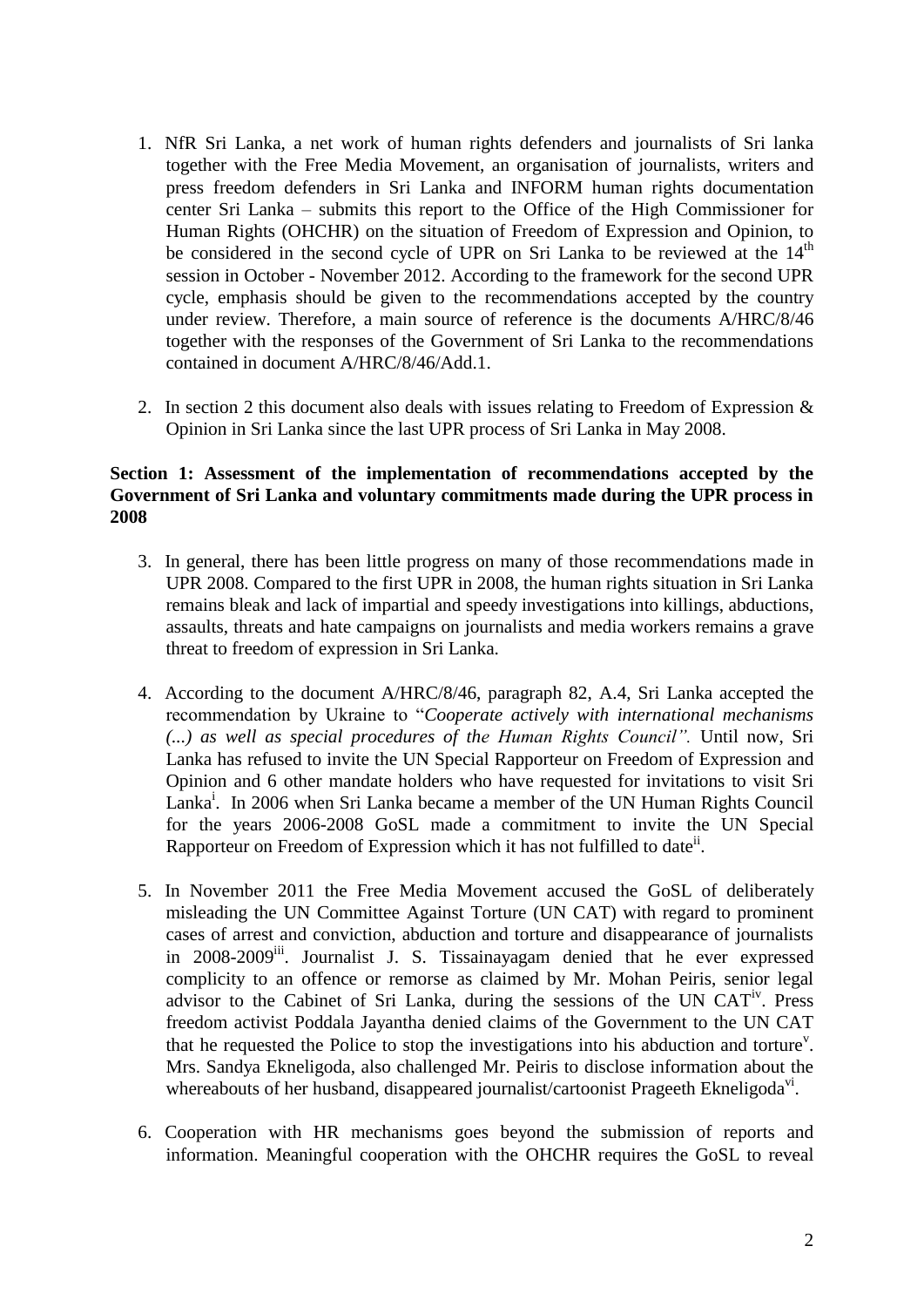the implementation of the treaties, the recommendations of treaty bodies, of special procedures, and UPR recommendations at the national level.

- 7. According to the document A/HRC/8/46, paragraph 82/39 Sri Lanka accepted the recommendation by Ireland to *take measures to safeguard freedom of expression and protect human rights defenders, and effectively investigate allegations of attacks on journalists, media personnel and human rights defenders and prosecute those responsible*.<sup>vii</sup> There has been no concrete progress in investigations of attacks on journalists and media organisations including the killings and disappearances of journalists.
- 8. On  $15<sup>th</sup>$  Nov 2011, more than 3 years after GoSL accepted the above mentioned recommendation, the Lessons Learned and Reconciliation Commission (LLRC) appointed by the President of Sri Lanka observed that '*The Commission was deeply disturbed by persistent reports concerning attacks on journalists and media institutions and killing of journalists and the fact that these incidents remain to be conclusively investigated and perpetrators brought to justice.'* (9.114). This clearly shows that no action has been taken to implement the above mentioned recommendation.
- **9.** For example none of the below listed killings/abductions and assaults of media personal after the May 2008 UPR process have been investigated to a completion and those responsible held accountable. viii

# a. **Killed:**

- i. **Paranirupasingham Devakumar:** Sirasa, Shakthi and MTV Television Network Jaffna district correspondent P. Devakumar was hacked to death on 28 May 2008.
- ii. **Lasantha Wickrematunga**: Chief Editor of The Sunday Leader was killed on 08 January 2009.
- iii. **Puniyamoorthy Sathiyamoorthy:** long standing Tamil journalist was killed by artillery fire within the no fire zone in Vanni demarcated by the government on 12 Feb 2009.

## b. **Abducted/ Assaulted**

- i. **Keith Noyahr:** Deputy Editor and Defense analyst of The Nation was abducted on 22 May 2008 and dropped near his home the following morning. Noyahr had been severely beaten and was hospitalised for treatment following the attack.
- ii. **Thiruchelvam Thirukumaran:** A Freelance journalist was abducted from his home in Dehiwela on 21 June 2008 and released two day later. He had been subjected to mental and physical torture and was hospitalised for treatment.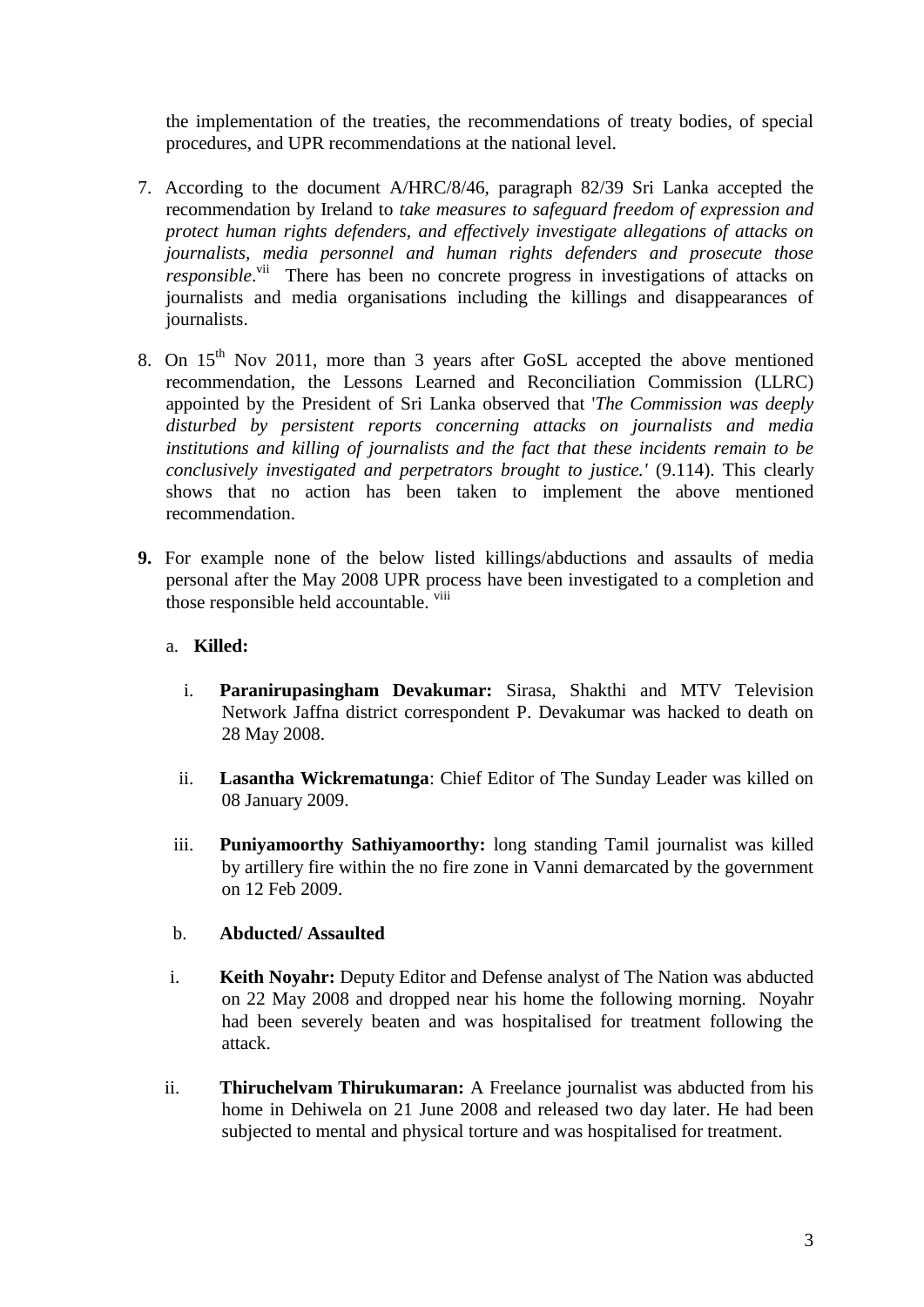- iii. **Namal Perera:** Deputy-head of the advocacy section of the Sri Lanka Press Institute (SLPI) and journalist was assaulted by a group of people in an attempt to abduct him on 30 June 2008. He was hospitalised for treatment following the attack.
- iv. **Upali Tennakoon:** Chief Editor of Rivira Sinhala Weekly was assaulted using sharp weapons in an attempt to kill him on his way to work on 24 January 2009. He was hospitalised for treatment following the attack.
- v. **N. Vithyatharan:** Editor of Tamil language dailies Uthayan and Sudaroli was abducted and assaulted on 26 February 2009. Police spokesman Gunasekara, who first said that the editor was abducted by unidentified men, hours later, admitted that he had been arrested. He was hospitalised for treatment.
- vi. **Poddala Jayantha:** Senior journalist and General Secretary of the Sri Lanka Working Journalists Association was abducted on 1 June 2009. He was severely beaten and left by the road side several hours later. He was admitted to the intensive care unit of the Colombo General Hospital and underwent two operations to correct injuries suffered during the attack.
- vii. **Prageeth Eknaligoda**: A Cartoonist and writer was disappeared on 24 January 2010 two days prior to the presidential election. There has been no information regarding Mr. Ekneligoda despite appeals by his wife and rights activists to conduct a credible investigation into his case.
- viii. **Gnanasundaram Kuganathan:** News editor of Uthayan Newspaper, a Jaffna based Tamil daily was severely assaulted with iron bars on 29 July 2011. Mr. Kuganathan was seriously injured and hospitalised for treatment following the attack.
	- c. **Media institutions attacked/ burned**
	- i. **MBC/MTV network:** An armed group of nearly 15 people destroyed equipment and set fire to the MTV-MBC station early morning on 06 January 2009.
	- ii. **Siyatha TV:** An armed mob stormed the Siyatha TV and radio station in central Colombo, and set fire to the premises on July 30 2010.
- iii. **Lanka e News:** The office of the web site was set on fire on 31<sup>st</sup> January 2011. The computer Hall and the library were completely destroyed.
- 10. According to document A/HRC/8/46, paragraph 82 / 40 Sri Lanka accepted the recommendation by Denmark *to take measures to improve safeguards for freedom of the press*;
- 11. More than 3 years after GoSL accepted this recommendation, in November 2011 the LLRC recommended that: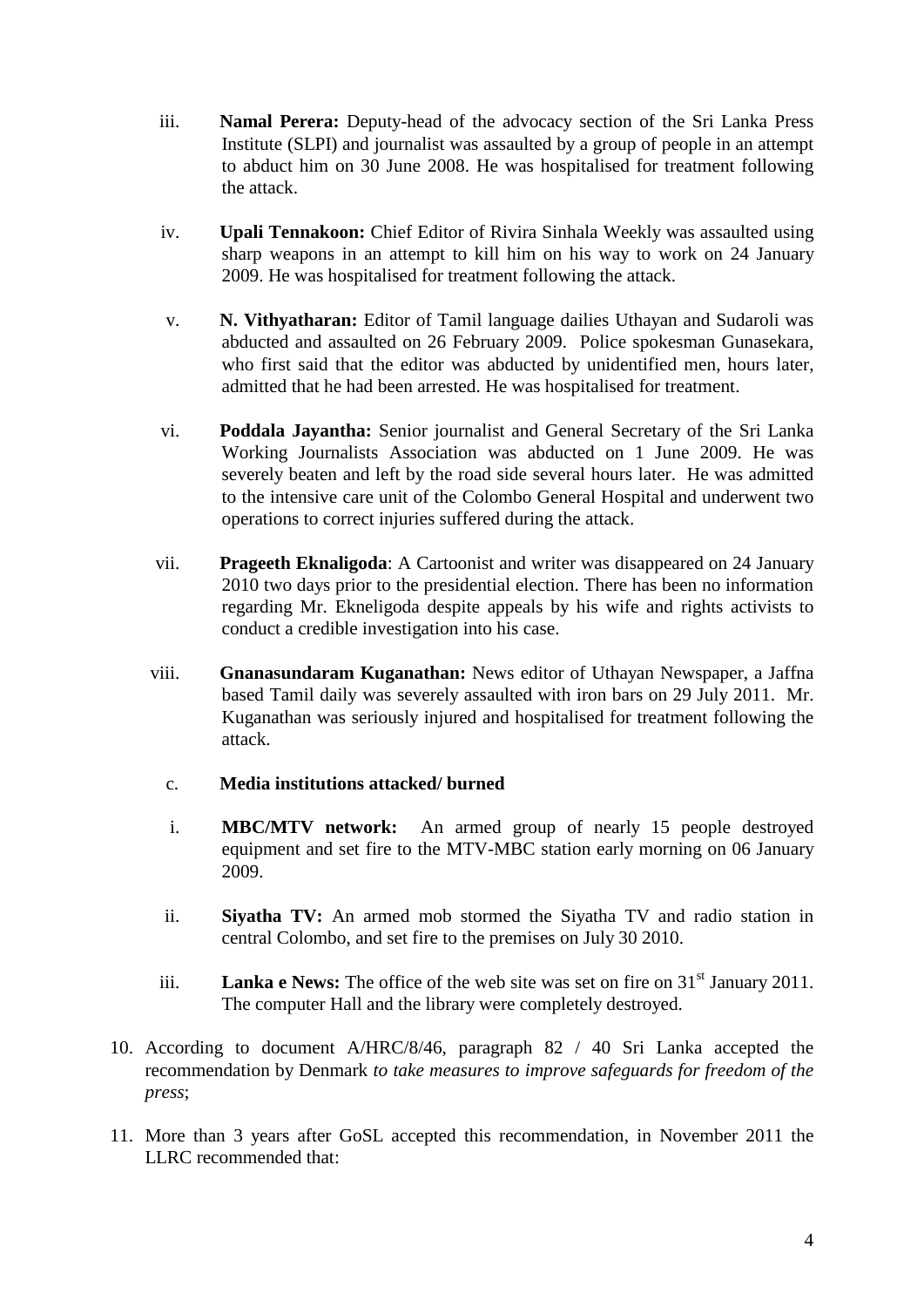*9.115 Freedom of expression and right to information, which are universally regarded as basic human rights play a pivotal role in any reconciliation process. It is therefore essential that media freedom be enhanced in keeping with democratic principles and relevant fundamental rights obligations, since any restrictions placed on media freedom would only contribute to an environment of distrust and fear within and among ethnic groups. This would only prevent a constructive exchange of information and opinion placing severe constraints on the on-going reconciliation process. The Commission strongly recommends that:*

*a) All steps should be taken to prevent harassment and attacks on media personnel and institutions.*

*b) Action must be taken to impose deterrent punishment on such offences, and also priority should be given to the investigation, prosecution and disposal of such cases to build-up public confidence in the criminal justice system.*

*c) Past incidents of such illegal action should be properly investigated. The Commission observes with concern that a number of journalists and media institutions have been attacked in the recent past. Such offences erode the public confidence in the system of justice. Therefore, the Commission recommends that steps should be taken to expeditiously conclude investigations so that offenders are brought to book without delay.*

*d) The Government should ensure the freedom of movement of media personnel in the North and East, as it would help in the exchange of information contributing to the process of reconciliation.*

*e) Legislation should be enacted to ensure the right to information.* 

- 12. This recommendation shows that no concrete improvements has been made as requested by the above mentioned recommendation A/HRC/8/46, paragraph 82 / 40. So far no action has been taken by the GoSL to implement those recommendations including the enactment of a Right to Information Act.
- 13. The Committee to Protect Journalist (CPJ), an internationally recognised press freedom organisation, in its 2012 report said that *'' The government of Mahinda Rajapaksa has failed to prosecute any perpetrators in the nine murders that have taken place during his time in power, first as prime minister and then president. In recent months, government officials have issued brazen public threats of violence against their critics, an alarming development given that 60 percent of Sri Lankan victims were known to have received threats before they were killed.''* ix
- 14. The International Federation of the Journalists (IFJ), an organisation with 600,000 members in 140 countries *''strongly deplored the alarming escalation in hostile rhetoric and the barely concealed threats of reprisals that have been made against some of the country's leading journalists and human rights defenders by*  representatives of the Sri Lankan government and by state-owned media outlets."<sup>x</sup> (26 March 2012)
- 15. One glaring example of the impunity enjoyed by Press freedom offenders is the case if Minister Mervyn Silva. On March 23, Sri Lanka's Minister for Public Relations, Mervyn Silva addressed a public demonstration against the adoption of a resolution on Sri Lanka at the  $19<sup>th</sup>$  session of the UN Human Rights Council, threatening to "break" the limbs" of any of the exiled journalists if they dared set foot in the country again.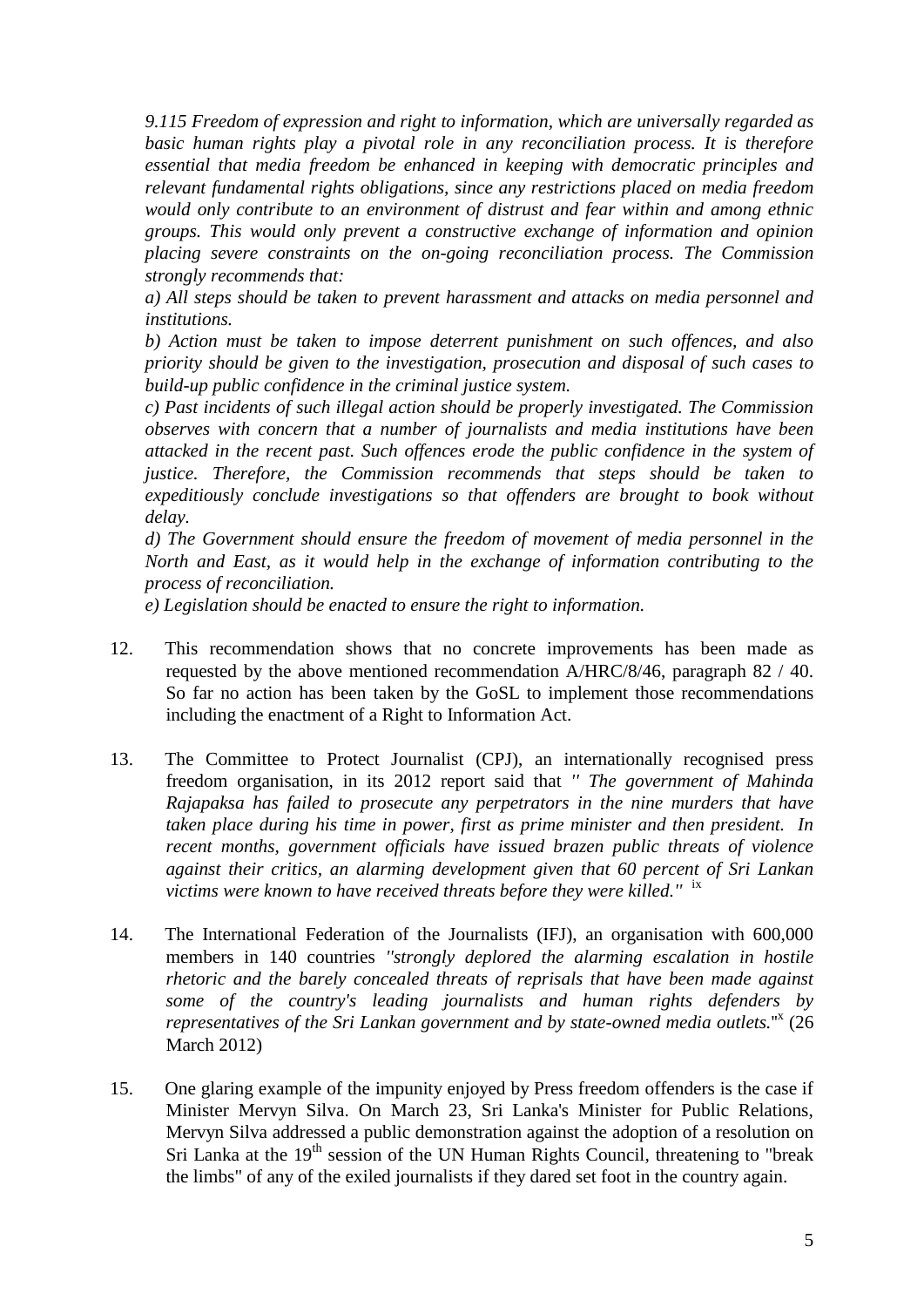- 16. 'Silva has been known for several bruising encounters with the media in recent years and was in July 2009, credibly reported as publicly claiming credit for the murder of newspaper editor Lasantha Wickramatunge in January and the assault on Jayantha in June, said IFJ. $^{x_1}$
- 17. No inquiry was held and no disciplinary action was taken against the Minister by the GoSL and according to media reports the inquiry against him has been suspended.<sup>xii</sup>
- 18. Improving the general human rights situation of the country has direct relevance to the full enjoyment of people's right to information.
- 19. According to document A/HRC/8/46, paragraph 82 / 2, 5, 12 and 13 Sri Lanka accepted the recommendations by respectively the Czech Republic, Ukraine, United Kingdom of Great Britain and Northern Ireland, Germany, Ireland, Canada, Turkey; Algeria and the Netherlands to;

*Strengthen and ensure the independence of its human rights institutions such as the National Human Rights Commission in accordance with the Paris Principles, including through implementation of the 17th Amendment at the earliest, and ensure its pluralist character (82/2);*

*Try to respond in a timely manner to the questionnaires sent by the special procedures (82/5);*

*Further support human rights machinery and capacity building in its national institutions to implement the human rights instruments, such as the introduction of a human rights charter as pledged in 2006(82/12);*

*That the National Plan of Action provide specific benchmarks within a given timeframe (82/13);*

- 20. The 18<sup>th</sup> Amendment to the Constitution of Sri Lanka has seriously undermined the independence of the National Human Rights Commission (NHRC), National Police Commission and the Election Commission (still to be appointed) among other commissions set up by the  $17<sup>th</sup>$  amendment to the Constitution. The  $18<sup>th</sup>$  amendment has completely nullified the  $17<sup>th</sup>$  amendment.
- 21. The NHRC still remains on B status after a review by the Sub Committee on Accreditation in 2009. Since 2010, it had shown reluctance to accept complaints with regard to disappearances (E.g. case of disappeared journalist/ cartoonist Prageeth Ekneligoda) and harassment of journalists (E.g. Media trade unionist Dharmasiri Lankapeli) and to pursue such cases with a sense of urgency. The NHRC has failed to exercise its' powers to investigate the countless attacks, restrictions, threats to freedom of expression since 2008 and despite specific requests, had not pursued options such as producing and placing before parliament a report on the situation of Freedom of Expression and Opinion in Sri Lanka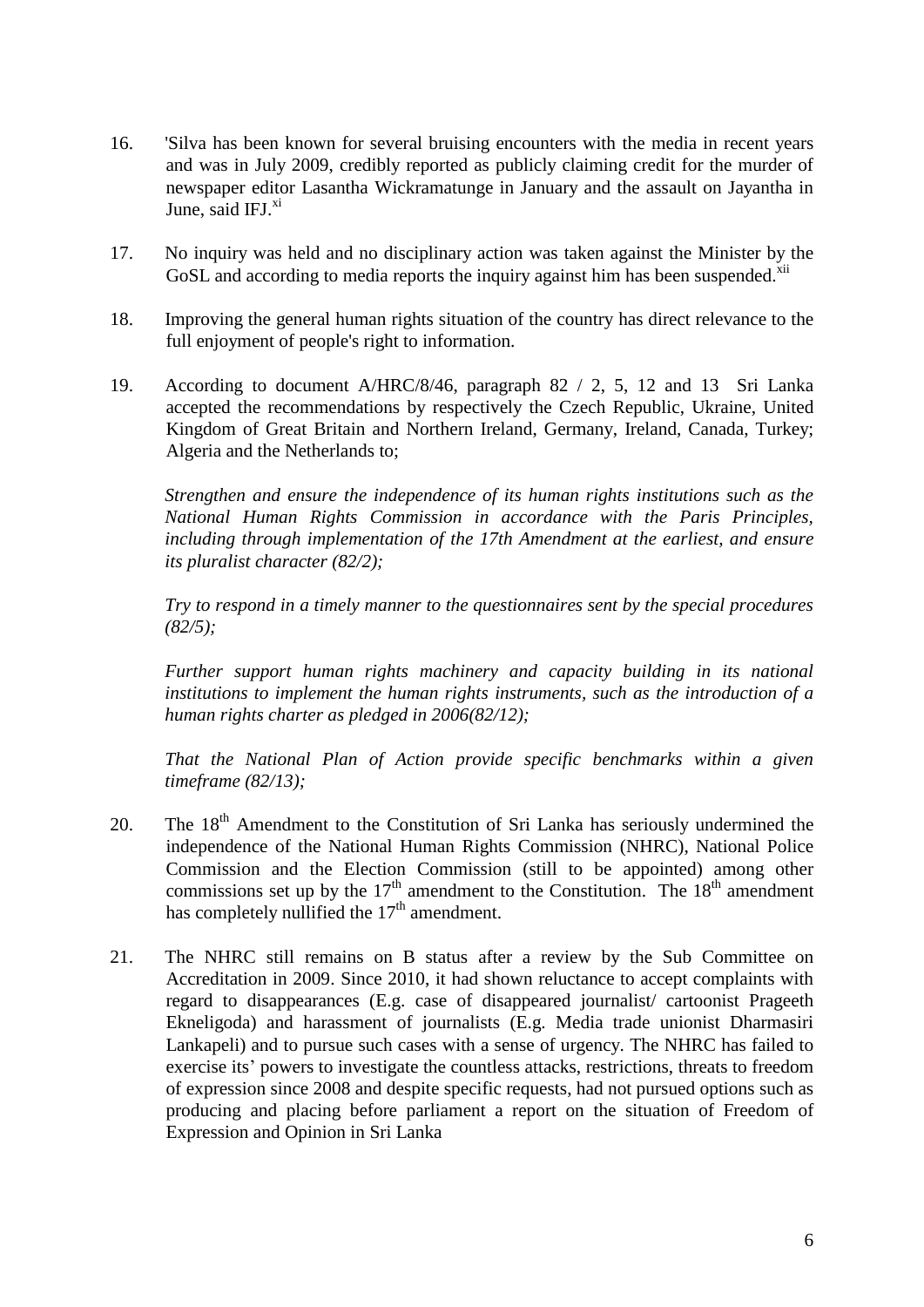- 22. A number of questionnaires sent by the Special Rapportuer on Human Rights defenders has not been responded to at all.
- 23. No human rights charter has been prepared.
- 24. The Human Rights Action Plan remains as a mere document even in March 2012. According to Dr. Rajiva Wijesinghe ruling party member of parliament, and Secretary to the Ministry of Human Rights during the 2008 UPR process, no guide lines had been sent to ministries on the implementation of the HRAP. *'' The sad thing was that no one in authority seemed to care. I kept suggesting that the Action Plan we had drafted should be taken forward, but though in time the Attorney General assured me that he was putting to Cabinet what he described as 'your Action Plan', the lack of specific responsibility meant that it took another year to be finalized. Then it took six months for a system to be set up to ensure action but the necessary instructions have still not gone out formally to all Ministries.''xiii*

# **Section 2: Some key concerns about Freedom of Expression & Opinion in Sri Lanka since the last UPR process of Sri Lanka in May 2008**

## **Censorship:**

- 25. In November 2011 GoSL internet service provider Sri Lanka Telecom, which covered more than 80% internet connections in the country, blocked at least six websites without prior warning. Secretary to the Media Ministry admitted that the websites had been blocked as they violated laws but did not specify which news item of what date violated which law, and no charges have been filed for violating of any such laws to date.<sup>xiv</sup>
- 26. The Free Media Movement (FMM) filed a Fundamental Rights petition in the Supreme Court over the blocking of websites. The case has been postponed over 3 times and leave to proceed has not been granted by the Supreme Court to date.
- 27. In the meantime, dozens of news websites have been blocked by Government order. The Department of Government Information under the Ministry of Mass Media and Information, has ordered all news websites that report on Sri Lanka to register with the ministry without any legal provisions to support its decision.
- 28. On 12 March 2012, Sri Lanka's Defense Ministry ordered news outlets to get prior approval before sending mobile phone alerts about the military or police. In a letter hand-delivered to news outlets including Reuters, the Media Center for National Security (MCNS) Director-General Lakshman Hulugalle said the new order was effective immediately.<sup>xv</sup>
- 29. The reintroduction and enforcement of draconian legislation in 2009 led to the reactivation<sup>xvi</sup> of the Press Council Act which empowers the Press Council to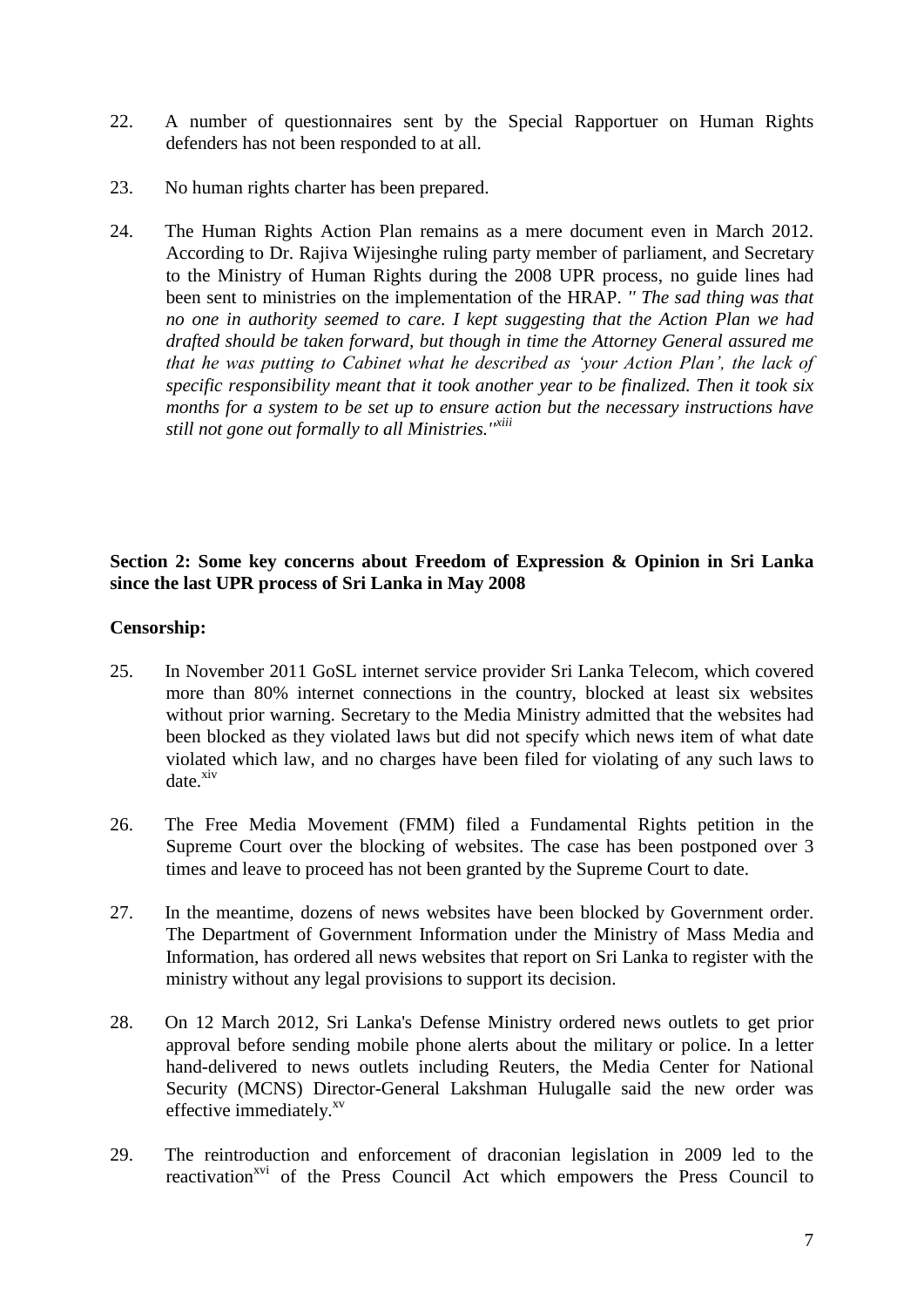reccomend jail sentences of upto two years to jouranlists and media workers wihtout a formal court procedure. The Press Council requires the nomination of a representative of media organizations, but media organizations in Sri Lanka have opposed the Press Council and have not nominated a representative to the Council. The President of Sri Lanka has since appointed his own representative from a party which is closely allied with the ruling UPFA Government, to the Press Council.<sup>xvii</sup>

- 30. During the height of the war and even after the end of the war, the govermment prevented international and local media from accessing the war affected areas and speaking with civilians in these areas.
- 31. The Goverment also prevented foreign media from covering public hearings of the LLRC held in the North $x$ <sup>viii</sup>.

## **Arrests, detention and torture of journalists and publishers:**

- 32. A journalist was convicted in September  $2009<sup>xix</sup>$  under the Prevention of Terrorism Act (PTA). Several others were charged under the PTA and Emeregcy laws that were in place in 2008-2009. At least one journalist was tortured while in custody, Two journalists arrested and detained in March 2008 were finally released in October 2009, as there was no evidence, but they were released only after one of the jouralists agreed to withdraw the fundemental rights case he had filed against torture while in custody $^{xx}$ .
- 33. *Iridia Lanka* newspaper editor Chandana Sirimalwatte was arrested, detained and subsequently released in  $2009^{xxi}$ . Jayampathy Bulathsinhala and his family members incuding his wife, were arrested and detained in September 2010 for printing a poster that opposed the 18th Amendment to the Constitution by the governmnet that was widley seen as undemocratic<sup>xxii</sup>.
- 34. In 2011, News Editor of popular government critque *Lanka e-News* (www.lankaenews.com ) was arrested and detained.

#### **Hate campaigns, obstructions and threats to campaigns on press freedom**

- 35. Hate speech against journalists conveyed through state media<sup>xxiii</sup> as well as threats of violence and death issued by a government minister  $x$ xiv - and the failure of the government to intervene - have given rise to concerns over the clamping down on dissent and engendered a fear psychosis in the media, despite the government's pronouncements about and commitments relating to media freedom and democracy.<sup>xxv</sup> Almost all media institutions are directly or indirectly owned and / or managed by the state, hence there is very clear complicity of the government. In most cases the perpetrators have not been arrested and even in the few cases arrests were made there have been attempts to manipulate/subvert the judicial process. $\frac{xxvi}{ }$
- 36. In January 2012, press freedom organizations in Sri Lanka organized a campaign named "Black January", to remember attacks on media institutions and journalists in general and especially those in the month of January in the preceding years and to demand justice and accountability. State media attempted to discredit the campaign, particularly targeting the Free Media Movement and included personal attacks against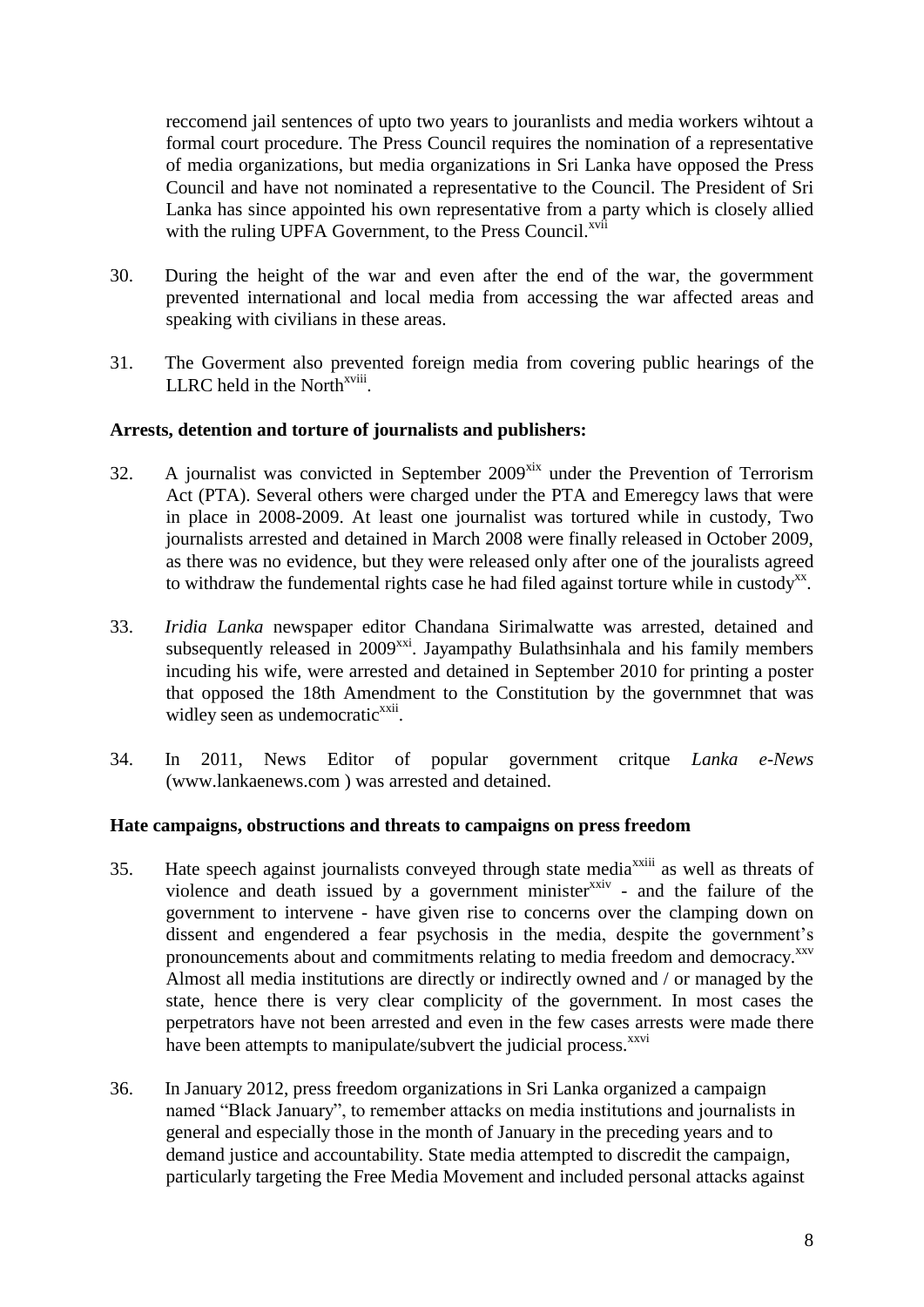its FMM convenor Sunil Jayasekera and Committee Member Udaya Kalupathirana; Police resorted to unprecedented step of seeking a court order to stop the event<sup>xxvii</sup>. The court ultimately allowed the event to go ahead, but imposed restrictions and banned any marches. However, a pro-government group armed with clubs occupied the space designated for the "Black January" campaign by courts, chanted slogans discrediting press freedom activists and organizations and branding them as working for foreign money and in support of the Liberation Tigers of Tamil Eelam (LTTE). Although the pro-government protest occupied the area designated by courts for the Black January campaign, impeded public access to public transport, blocked an entire half of a busy road and engaged in marches, the police, which had actively sought court orders against the Black January campaign, did nothing to stop or restrict the pro-government protest. Organizers of the Black January protest eventually held their event at another location in order to avoid a violent attack and confrontation that looked inevitable.<sup>xxviii</sup>

- 37. In August 2011, Police tried to obstruct a historic protest campaign against the attack on a senior News Editor of a local Tamil newspaper in Jaffna, a city affected by war for years and which currently has a high military presence. The protest was led by Colombo based press freedom groups together with concerned journalists and activists in Jaffna.
- 38. In November 2011, the Legal Advisor to the Cabinet told the UN Committee Against Torture that he has reliable information that Mr. Prageeth Ekneligoda, the cartoonist / journalist who disappeared on  $24<sup>th</sup>$  January 2010, is living overseas. Mr. Ekneligoda's wife sought the intervention of Courts, the National Human Rights Commission and the President of Sri Lanka to find out information that Mr. Peiris claimed to have, but nearly 6 months after the statement, no information has been provided. Mr. Peiris is yet to be summoned to Courts or before the National Human Rights Commission. During the last court hearing related to Mr. Peiris being summoned to courts, the state counsel choose to discredit the wife of the disappeared journalist<sup>xxix</sup>
- 39. In the aftermath of the arson attack on Lanka e-News [\(www.lankaenews.com\)](http://www.lankaenews.com/) and the arrest of its' News Editor in early 2011, there appears to have been an attempt to implicate Lanka-e-News journalists in the attack. There were also threats to destroy lawyers and NGOs who were supporting e-News journalists $x$ <sup>xxx</sup>.

#### **Compelling journalists into exile and self censorship**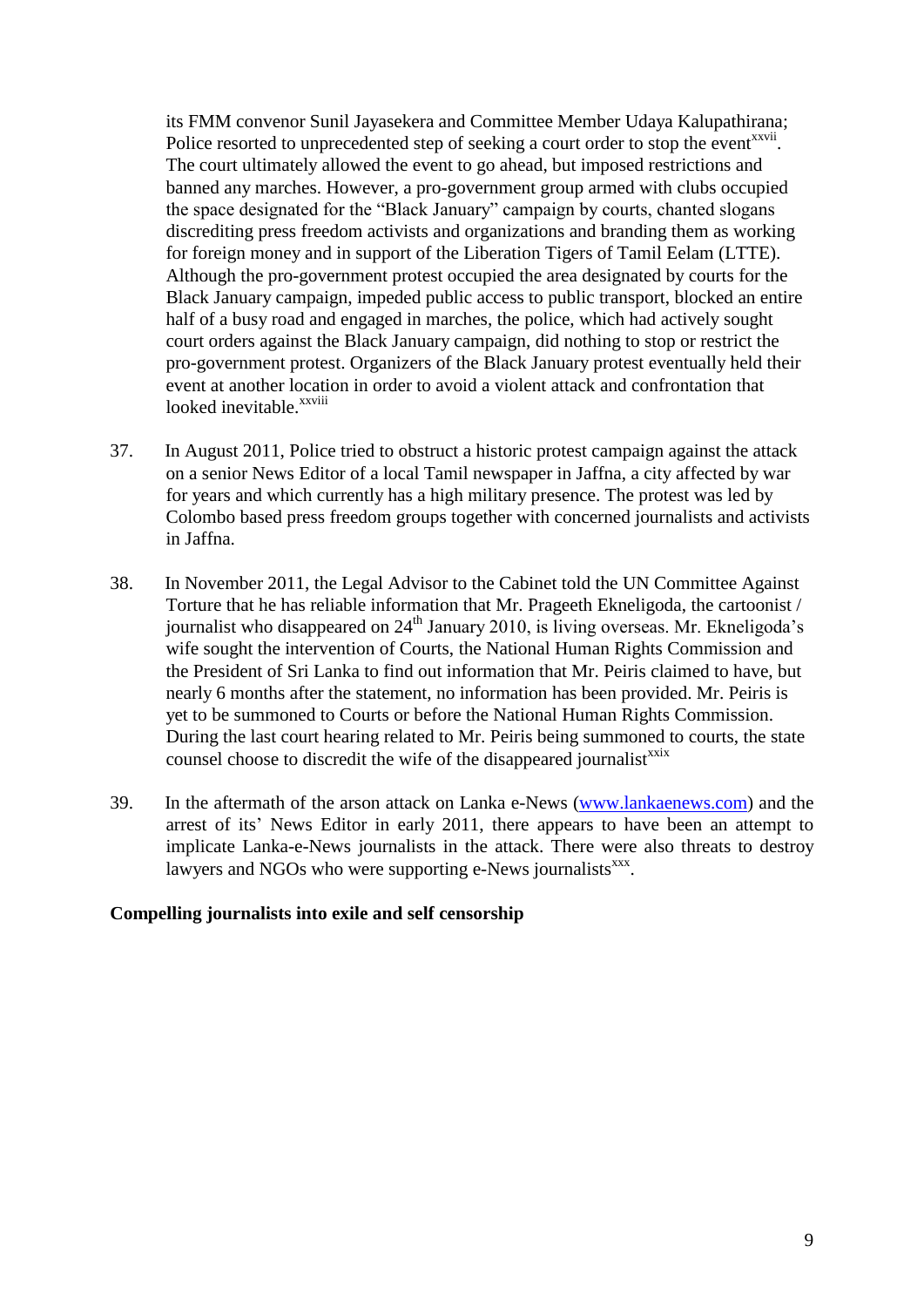40. The severe repression of freedom of expression and constant attacks and threats led to an unprecedented exile of journalist from Sri Lanka during the period 2009-2011. Most of the exiled journalists were those who were critical of the government and leaders of prominent press freedom organizations in Sri Lanka. Amongst those in exile are two conveners of the Free Media Movement and two former Presidents of the Sri Lanka Working Journalists Association and senior editors and journalists who count more than 25 years of work as journalists. Majority of the exiled journalists are those who worked in Sinhalese and Tamil language and thus, it is extremely difficult to continue their journalism from exile. The exodus had led to a serious gap in activism for press freedom in Sri Lanka. With few exceptions, most journalists remaining in Sri Lanka exercise self censorship.

## **IV. Recommendations**

- i. Cease the harassment, threats, attacks and murders of and ensure a safe environment for all media workers.
- ii. Ensure prompt investigations, arrests, prosecutions and convictions in relation to all attacks and threats to journalists and media institutions, including but not limited to those mentioned in this submission
- iii. The President and the Minister for Media should publicly condemn and distance themselves from hate campaigns and public threats made against press freedom activists and human rights defenders by any person, including by Government Ministers, politicians and state media and ensure that all such cases are investigated and those responsible held accountable without considering political affiliations.
- iv. Do away with requirement to register all websites and lift the blockage on websites
- v. Do away with the requirement to obtain prior permission to send out mobile phone news alerts
- vi. Abolish the Press Council
- vii. Senior Advisor to the Cabinet, Mr. Mohan Peiris, should inform the family, Police, Courts, the National Human Rights Commission and the general public about any information he has regarding the whereabouts of disappeared journalist Prageeth Ekneligoda
- viii. Enact the Right to Information Act, as requested by the media community and recomended by the LLRC
	- ix. Present to Parliament a specific action plan on what recommendations of LLRC will be implemented when and by whom, and indicating also involvement of opposition parties, civil society and OHCHR.
	- x. Voluntarily present a regular progress report to the Parliament on progress made on implementing the LLRC recommendations.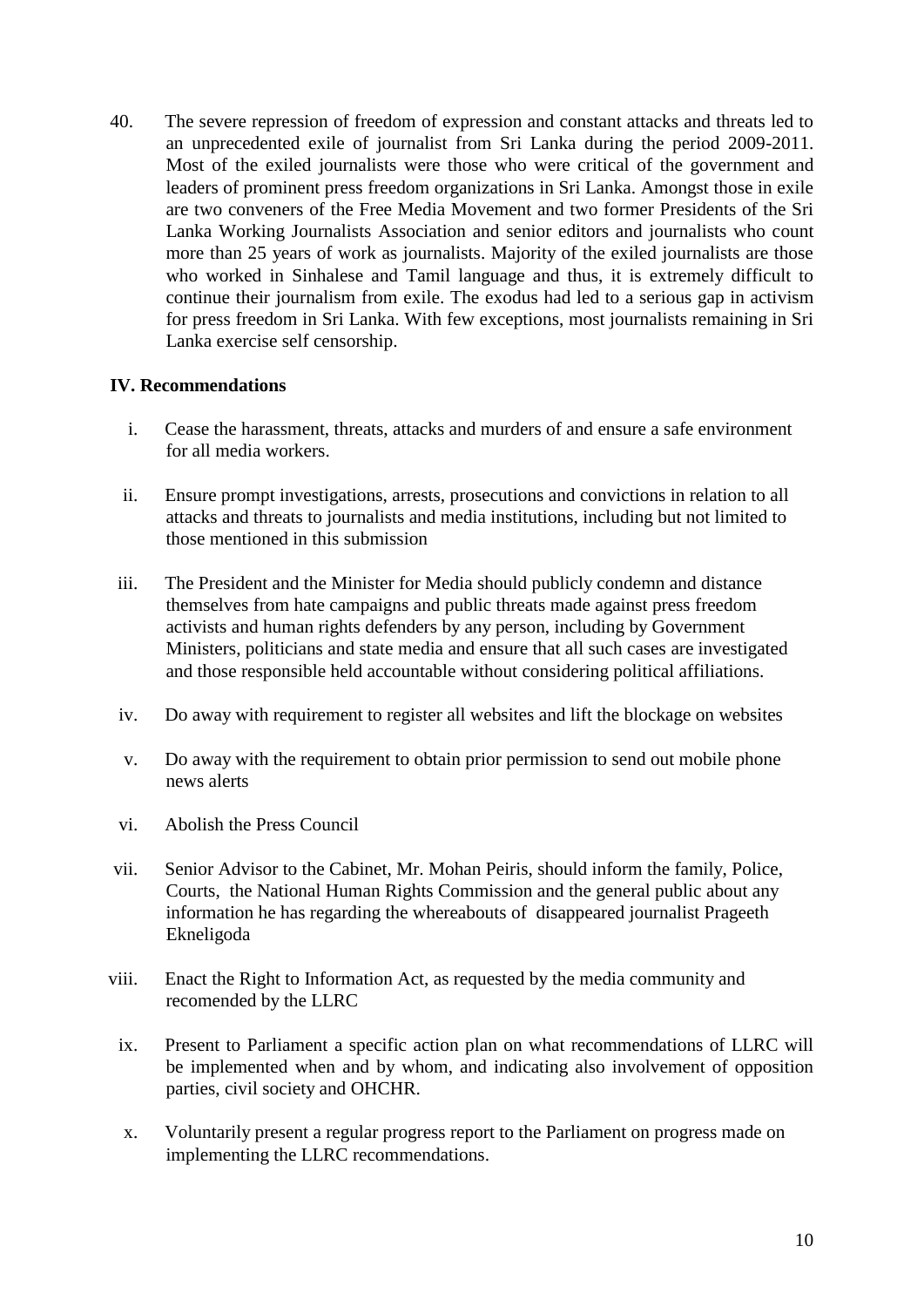- xi. Ratify the Optional Protocol to CAT and the Convention against Disappearances
- xii. Extend a standing invitation to all Special Procedures, starting by at least now, honouring the commitment made in 2006 to invite the Special Rapportuer on Freedom of Expression and Opinion and extending invitations to other Special Procedures whose requests for invitations remain pending, including since 2006.

 $x_i$  i bid

<http://www.ifj.org/en/articles/alarming-increase-in-hostile-rhetoric-threats-of-reprisals-against-journalists> and http://asiapacific.ifj.org/en/articles/halt-the-slander-campaign-against-sri-lankas-journalist-union-leader

<sup>xxiv</sup> July 2009, Non-cabinet Labour Minister Mervyn Silva stated publicly at a meeting in his electorate that he "Lasantha from the Leader paper went overboard. I took care of him. Poddala (Jayantha) agitated and his leg was broken" [\(http://groundviews.org/2009/07/13/mervyn-silva-publicly-admits-to-killing-lasantha-wickrematunge](http://groundviews.org/2009/07/13/mervyn-silva-publicly-admits-to-killing-lasantha-wickrematunge-and-grievously-attacking-another-journalist/)[and-grievously-attacking-another-journalist/\)](http://groundviews.org/2009/07/13/mervyn-silva-publicly-admits-to-killing-lasantha-wickrematunge-and-grievously-attacking-another-journalist/); In September 2010 Deputy Highways Minister Mervyn Silva (who had been promoted from a non cabinet minister to a deputy cabinet minister) told Parliament that he had evidence to prove that former Army Commander Sarath Fonseka ordered the assassination of the Sunday Leader Editor Lasantha Wickrematunga [\(http://www.island.lk/index.php?page\\_cat=article-details&page=article-](http://www.island.lk/index.php?page_cat=article-details&page=article-details&code_title=7378)

[\(http://www.thesundayleader.lk/2010/10/10/mervyn-refuses-to-give-details-of-lasantha%E2%80%99s-killers/\)](http://www.thesundayleader.lk/2010/10/10/mervyn-refuses-to-give-details-of-lasantha%E2%80%99s-killers/); On 23 March 2012 Minister for Public Relations Mervyn Silva claimed he was "the one who chased Poddala Jayantha from Sri Lanka" [\(http://www.adaderana.lk/news.php?nid=17473](http://www.adaderana.lk/news.php?nid=17473) ). See also Charles Haviland, "Sri Lanka minister Mervyn Silva threatens journalists", BBC, March 23, 2012, [http://www.bbc.co.uk/news/world](http://www.bbc.co.uk/news/world-asia-17491832)[asia-17491832;](http://www.bbc.co.uk/news/world-asia-17491832) Easwaran Ratnam, "I will break your bones says Mervyn", Sunday Leader, March 23, 2012,

 i http://www2.ohchr.org/english/bodies/chr/special/countryvisitsn-z.htm#sri\_lanka ii <http://www.ohchr.org/EN/Issues/FreedomOpinion/Pages/Visits.aspx>

iii [http://www.bbc.co.uk/sinhala/news/story/2011/11/111125\\_prageeth\\_tissa\\_poddala.shtml](http://www.bbc.co.uk/sinhala/news/story/2011/11/111125_prageeth_tissa_poddala.shtml)

iv http://www.thesundayleader.lk/2011/11/20/tissa-denies-mohan%E2%80%99s-claims/

v http://www.ceylontoday.lk/news-detail.php?news\_id=517&news\_category\_id=16

vi [http://www.bbc.co.uk/sinhala/news/story/2011/11/111117\\_prageeth.shtml](http://www.bbc.co.uk/sinhala/news/story/2011/11/111117_prageeth.shtml)

vii [http://www.scribd.com/fullscreen/75844391?access\\_key=key-1m3regjmph5j6ubonwl6](http://www.scribd.com/fullscreen/75844391?access_key=key-1m3regjmph5j6ubonwl6)

viii From Free Media Movement press releases and news paper reports

ix <http://www.srilankabrief.org/2012/04/cpj-impunity-index-sri-lanka.html>

<sup>&</sup>lt;sup>x</sup> <http://www.srilankabrief.org/2012/03/alarming-increase-in-hostile-rhetoric.html>

xii <http://www.srilankabrief.org/2012/04/slfp-suspends-disciplinary-action.html>

 $\frac{x_{\text{int}}}{\text{int}}$  <http://www.srilankabrief.org/2012/04/not-having-hr-ministry-is-greatest.html><br>xiv

[http://nfrsrilanka.wordpress.com/2011/11/09/sri-lanka-the-internet-remaining-space-for-free-expression](http://nfrsrilanka.wordpress.com/2011/11/09/sri-lanka-the-internet-remaining-space-for-free-expression-under-attack/)[under-attack/](http://nfrsrilanka.wordpress.com/2011/11/09/sri-lanka-the-internet-remaining-space-for-free-expression-under-attack/)

xv <http://www.srilankabrief.org/2012/03/sri-lanka-to-censor-news-alerts-about.html>

<sup>&</sup>lt;sup>xvi</sup> "Press Council reactivated", Sunday Times, June 14, 2009,

[http://sundaytimes.lk/090614/News/sundaytimesnews\\_10.html](http://sundaytimes.lk/090614/News/sundaytimesnews_10.html)

xvii Press Council Act of 1973

xviii http://www.bbc.co.uk/news/world-south-asia-11349494

xix In September 2009, J.S. Tissainayagam, a journalist, was convicted under the Prevention of Terrorism Act for inciting "communal disharmony" by writing two articles for the North-Eastern Monthly magazine in 2006, which were critical of the government's military campaign. Tissainayagam was detained by the Terrorism Investigation Department (TID) on March 7, 2008 without charge: "Release Tissainayagam NOW", IFJ, September 8, 2009, [http://asiapacific.ifj.org/en/articles/free-tissainayagam/;](http://asiapacific.ifj.org/en/articles/free-tissainayagam/) "J.S. Tissainayagam interview", RSF, November 17, 2010, [http://en.rsf.org/sri-lanka-j-s-tissainayagam-interview-17-11-2010,38836.html;](http://en.rsf.org/sri-lanka-j-s-tissainayagam-interview-17-11-2010,38836.html) "J.S. Tissainayagam, Sri Lanka, Sunday Times", CPJ, 2009, [http://cpj.org/awards/2009/js-tissainayagam-journalist](http://cpj.org/awards/2009/js-tissainayagam-journalist-sunday-times.php)[sunday-times.php](http://cpj.org/awards/2009/js-tissainayagam-journalist-sunday-times.php)

xx Section 7 of the IFJ report on "Key Challenges for Media at War's End" available at <http://asiapacific.ifj.org/assets/docs/236/115/1d464ec-8892c73.pdf>

xxi http://sundaytimes.lk/091018/News/nws\_14.html

xxii http://forumasia.asiahumanrights.com/?events=sri-lanka-printing-workers-arrested

xxiii [http://en.rsf.org/sri-lanka-government-orchestrated-threats-23-03-2012,42179.html,](http://en.rsf.org/sri-lanka-government-orchestrated-threats-23-03-2012,42179.html) 

[details&code\\_title=7378\)](http://www.island.lk/index.php?page_cat=article-details&page=article-details&code_title=7378) ; In October 2010 The same deputy minister made a statement to a private TV channel on that he had evidence as to who killed the Sunday Leader Editor Lasantha Wickrematunge